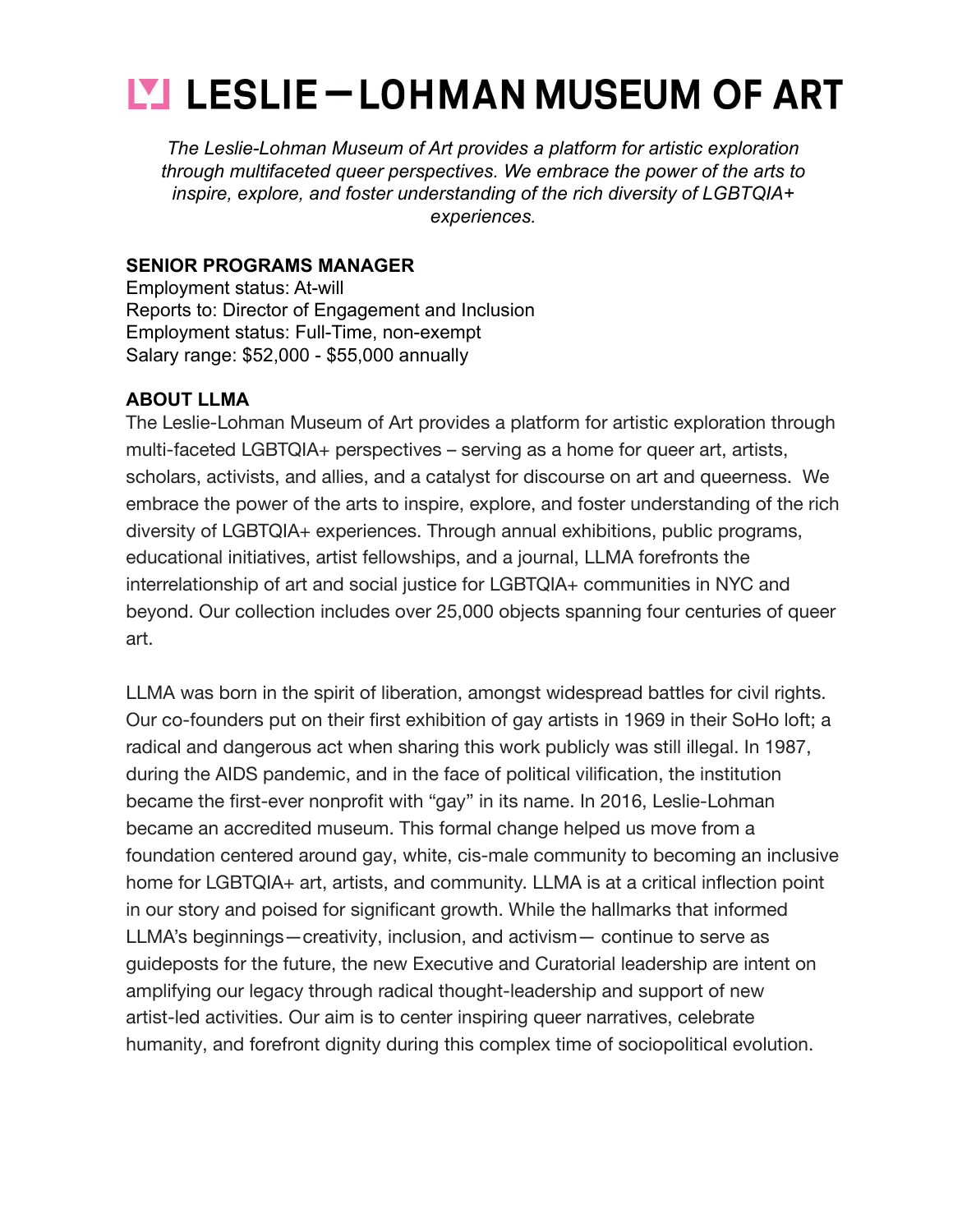#### **Job Summary**

Leslie-Lohman programs aim to offer the Museum as a place for queer community building and growth where folks from all walks of life share ideas, lived experiences, and joy. The Senior Programs Manager will co-design and fully execute all public programs – both exhibition related and community responsive. This role collaborates closely with the Director of Engagement and Inclusion, the Curatorial Department, the Executive Director and the Director of External Affairs to vision and design the Museum's public program offerings. This role is the key point of contact for all external programmatic collaborators and partners.

Ideal candidates in the role of Senior Programs Manager will be interested and energized by collaboratively thinking through the following central question driving community engagement at the Museum: how might LLMA decenter itself as an arbiter of knowledge, and become a place for collective meaning-making?

The Senior Programs Manager focuses on two key areas in relation to Public Programs:

1) Visioning and Planning 2) Execution, Production, and Promotion

- Collaboratively visioning public programs that drive community engagement
- Executing quality public programs from inception to documentation including identifying organizational learnings
- Supporting digital promotion of public programs through gathering necessary assets and monitoring online engagement and performance

#### **Anticipated ratio of time spent per area:**

30% **Visioning and Planning**, general duties include the following:

- Contribute to the collaborative team visioning of programmatic seasons with investment, confidence, and responsiveness
- In advance of exhibition openings, bring public program ideas to the table; Gather ideas from within as well as from outside proposals, to determine feasibility and alignment with the museum's program budget, exhibitions, mission, and values.
- Once decided upon, execute the production of public programs to assure robust community outreach, attendance, quality experience, and documentation
- Manage the arc of public programs including leading the team through debrief and learning processes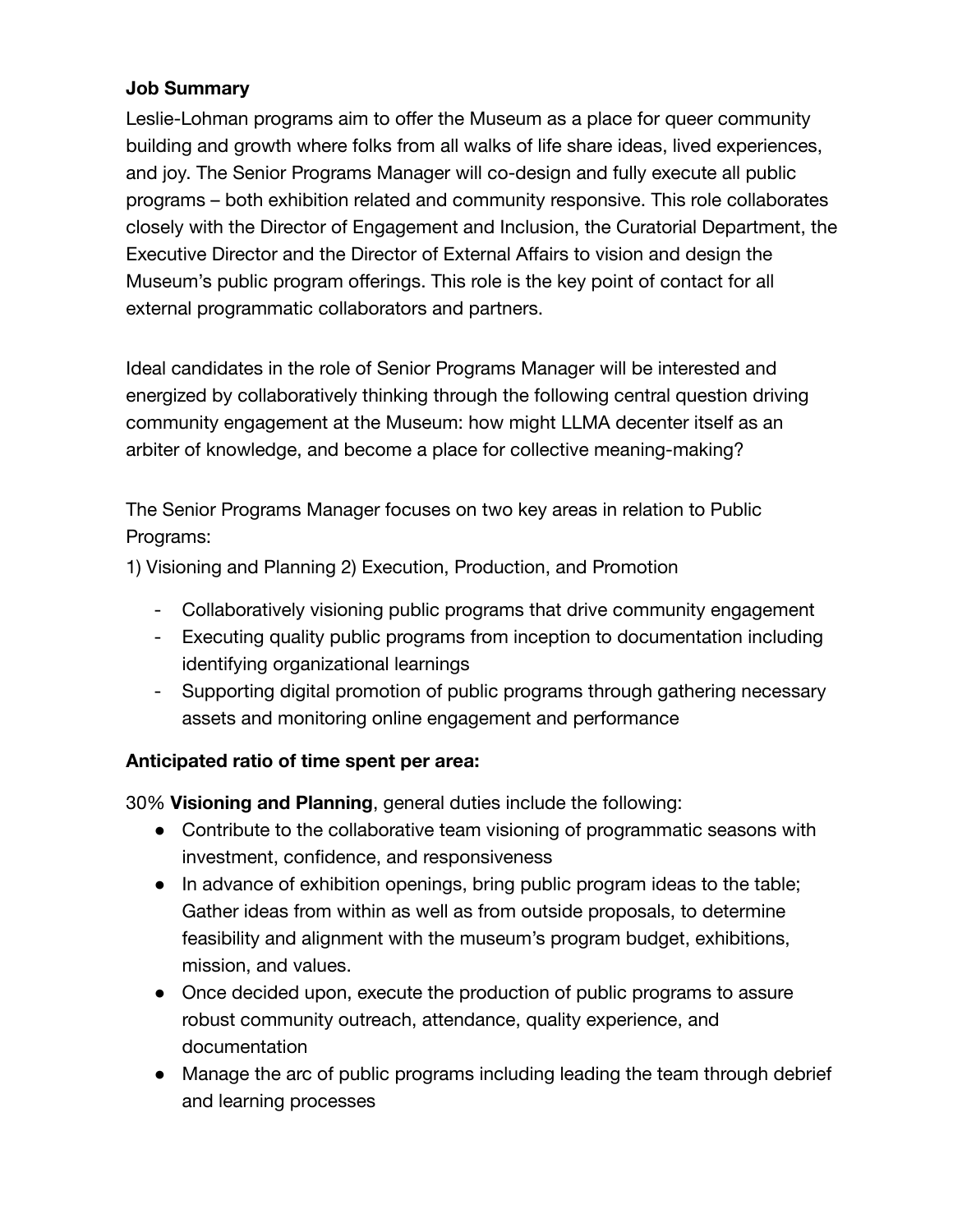- Take into consideration collaborative opportunities to involve the Museum's Fellowship Program and its alumni artists
- Receive and field outside proposals for programs and events routed through emails to the Staff and through our info@ email address, to determine feasibility, with a timely response

70% **Execution**, **Production, Promotion** general duties include the following:

- With deep investment, anticipate and support the planning and announcement of public programs ahead of each season.
- Produce community-responsive public programming, including but not limited to exhibition-related public programming.
- Plan and execute the logistics for public programming including communicating with panelists, performers, and hosts regarding contracts, bios, images for promotion, tech riders, etc.
- Plan and execute the financial vendor process including onboarding artists/performers, coordinating receipt of invoice and W9 and submitting to accounting, etc.
- Research, maintain, and communicate best practices for event accessibility with the support of the Staff, and specifically Director of Engagement and Inclusion.
- Manage the execution of large-scale annual events including permits, booking performers, workshops, vendors, fliers and promotion.
- Liaise with Visitor Services to schedule staffing and volunteer support needed for all public programs.
- Manage necessary programming support including photographers, AV technicians, and gallery set-up.
- Overseeing debrief processes for staff, including report-out on number of attendees, key metrics, learnings, and areas for deeper engagement and growth.
- Provide the communications team with all assets to ensure programs are represented online (Museum website and social media) with appropriate artist approved assets, social copy, and image descriptions.
- Respond quickly to correct website and event-page errors as they occur, seeking team support when necessary.
- Write and send copy for thank you's and follow ups to guest attendees.

## **The Ideal Candidate Will Possess:**

● Bachelor's Degree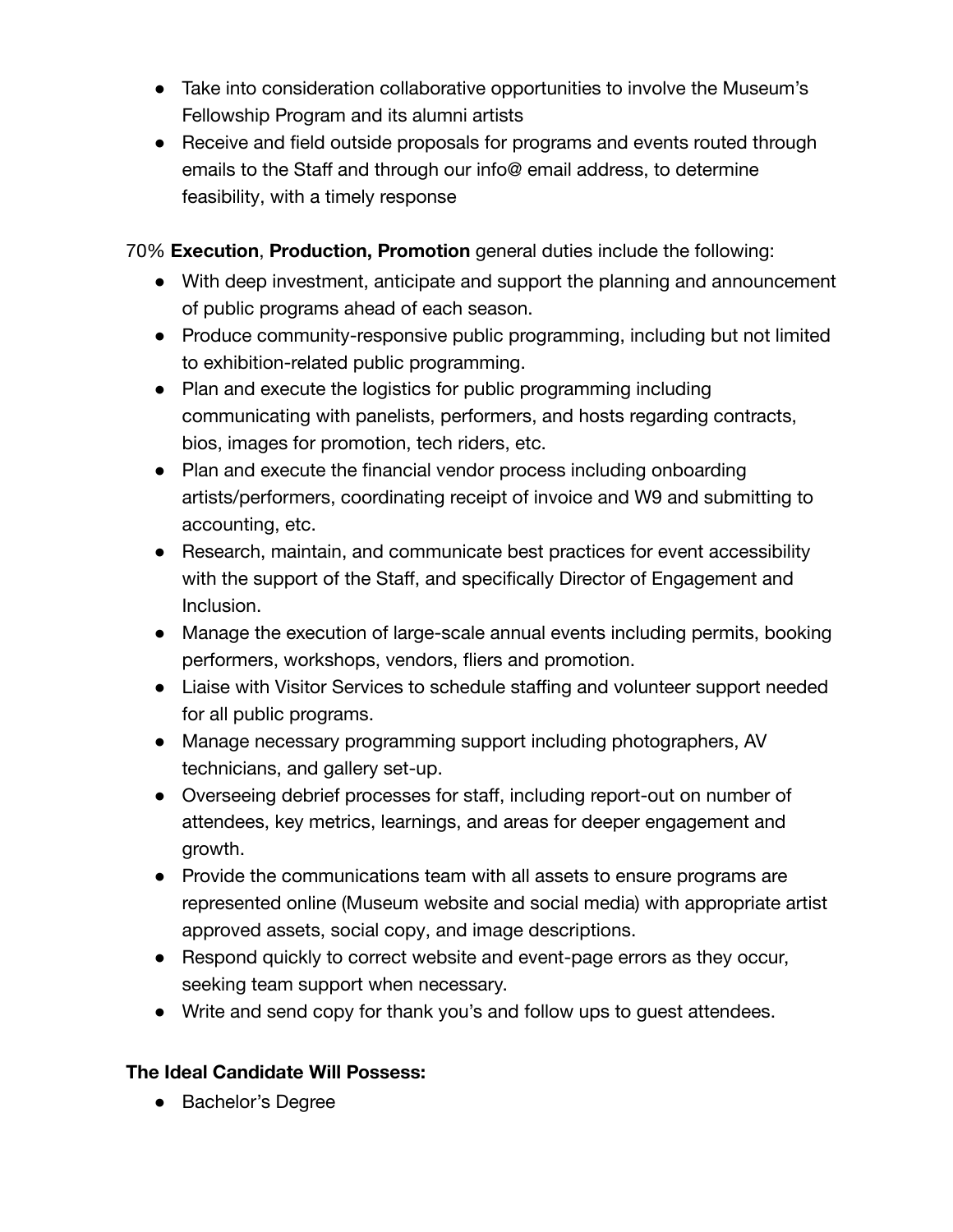- Minimum of 3 years experience in program production and management with a track record of well produced, exciting and meaningful community-centered programs
- Ability to write program descriptions that are engaging and clear in style and purpose
- Strong Project Management and Production skills
- Understanding of practices to make programs more accessible for wheelchair users, Deaf and hard of hearing community and those who use digital assistive technologies– for example, familiarity with Alt Text and image description
- Enjoys thinking outside the box, building and cultivating community through thoughtful engagement
- Highly organized and detailed with an ability to multi-task various projects and timelines, operate against objectives, and meet deadlines
- Experience working successfully and collaboratively with a variety of different colleagues and partners
- High levels of resilience, patience, and a big sense of humor.
- Passion for and deep knowledge of the Leslie-Lohman Museum of Art's mission and vision.

This is a full-time position with a salary-range of \$52,000 - \$55,000 based upon experience.

### **To apply:**

Please send a resume along with a cover letter addressing both your interest in LLMA and your qualifications for this position to jobs@leslielohman.org. All attachments should be in PDF format.

#### **Accessibility:**

The Leslie-Lohman Museum strives to provide a welcoming environment to all visitors and applicants. We are located at 26 Wooster Street, New York, NY 10013 (between Grand Street & Canal Street). Five external steps lead to our entrance doors; a wheelchair lift is available by pressing the doorbell located on the sidewalk level near the lift. The galleries and offices are wheelchair-accessible, and a single-occupancy accessible restroom is located behind the visitor services desk; all restrooms are gender-neutral.